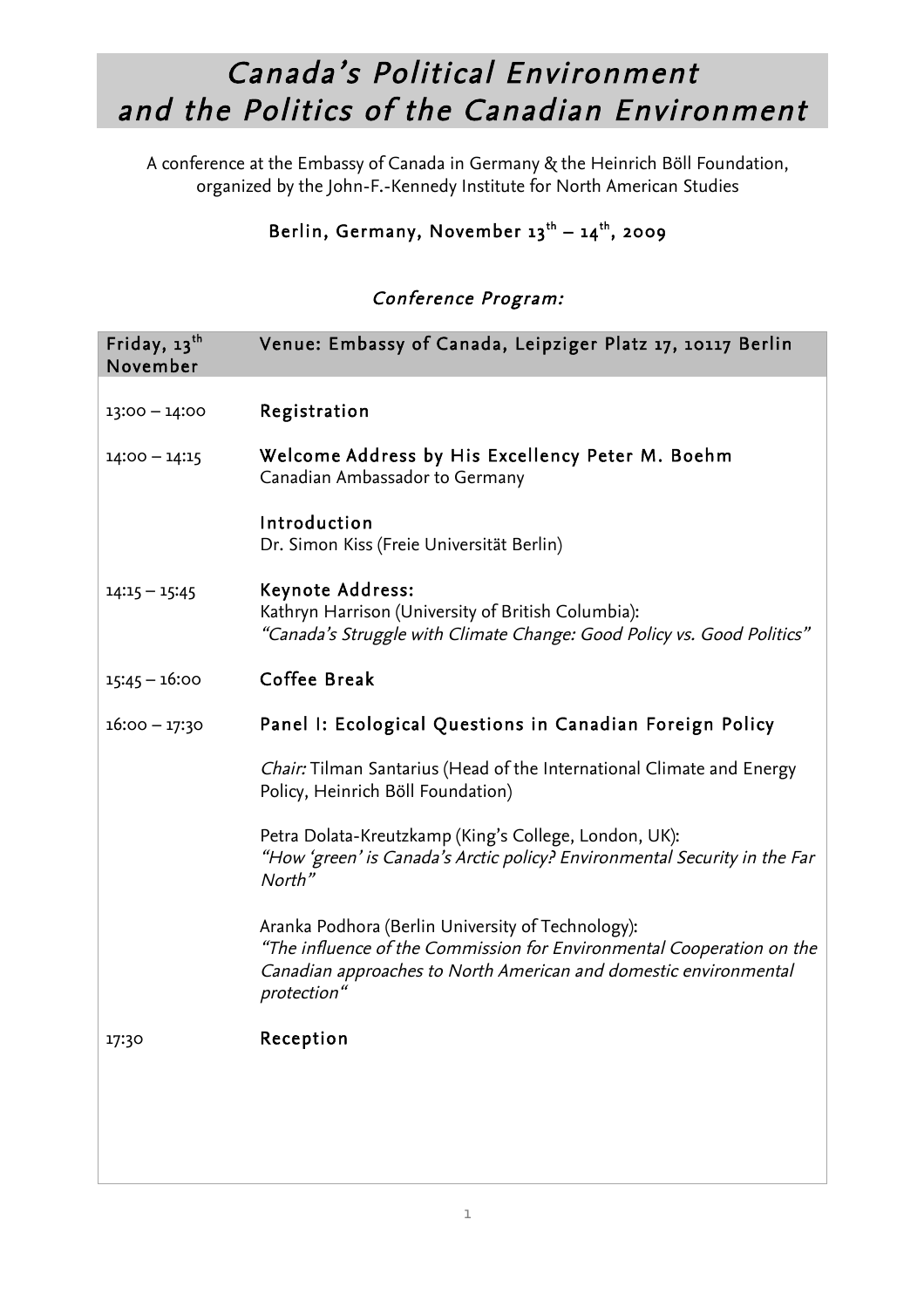| Saturday, 14 <sup>th</sup><br>November | Venue: Heinrich Böll Foundation, Schumannstr. 8, 10117<br><b>Berlin</b>                                                                                                                       |
|----------------------------------------|-----------------------------------------------------------------------------------------------------------------------------------------------------------------------------------------------|
| $9:15 - 9:30$                          | Welcome Address by Bastian Hermission<br>Head of the EU / North America Department, Heinrich Böll Foundation                                                                                  |
| $9:30 - 11:00$                         | Panel II: Managing Environmental Challenges in a Federal<br><b>State</b>                                                                                                                      |
|                                        | <i>Chair:</i> Kathryn Harrison (University of British Columbia)                                                                                                                               |
|                                        | Douglas M. Brown (St. Francis Xavier University):<br>"Cooperative Vs. Competitive Federalism: Outcomes and Consequences<br>of Intergovernmental Relations on Climate Change Issues in Canada" |
|                                        | B. Timothy Heinmiller (Brock University):<br>"The Emissions Trading Convergence in Climate Change Policies: An<br>Historical Institutionalist Explanation"                                    |
| $11:00 - 11:15$                        | Coffee Break                                                                                                                                                                                  |
| $11:15 - 13:00$                        | Panel III: Urban Development and Suburbanization in<br>Canada                                                                                                                                 |
|                                        | Chair: tba                                                                                                                                                                                    |
|                                        | Delacey Tedesco (University of Victoria, B.C.):<br>"Three Models for the Sustainable Urbanization of Kelowna, B.C.: A Case<br>Study in Political Idealization"                                |
|                                        | Elaine Ferrier (University of Waterloo):<br>"The "biodiversity bias" and the future of protected areas policy in<br>Canada: A case study of the Oak Ridges Moraine"                           |
|                                        | Gabriel Eidelman (University of Toronto):<br>"Ontario Goes Green(belt): The Politics of Urban Sprawl and the 'Places<br>to Grow' Plan"                                                        |
|                                        | Laura Taylor (York University):<br>"Local area planning and the global environmental imagination"                                                                                             |
| $13:00 - 14:00$                        | Lunch                                                                                                                                                                                         |
| $14:00 - 15:30$                        | Panel IV: Political Parties and the Environment                                                                                                                                               |
|                                        | Chair: Lutz Mez (Environmental Policy Research Centre,<br>Freie Universität Berlin)                                                                                                           |
|                                        |                                                                                                                                                                                               |